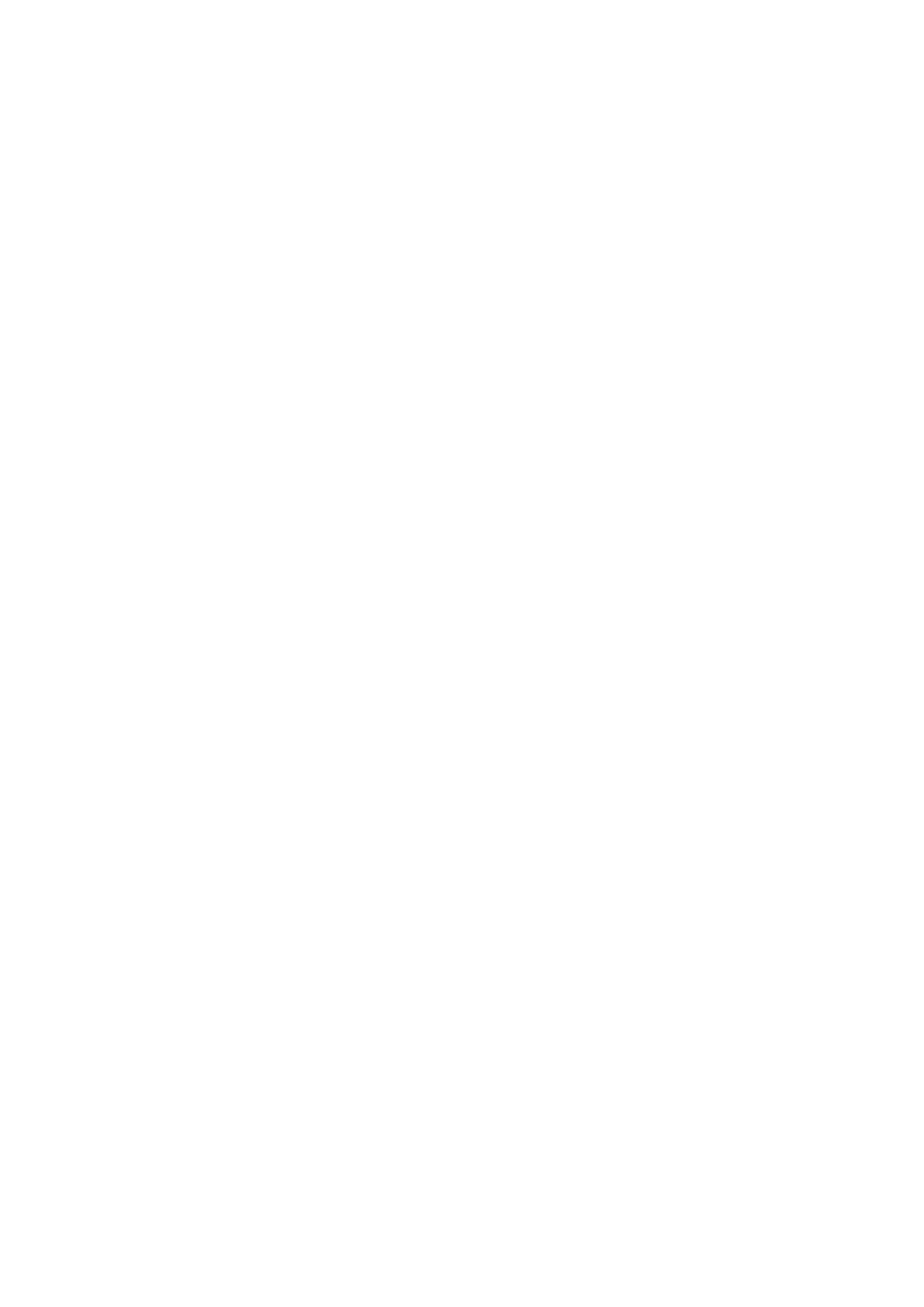

Resolution number IMSB/2021/19

MOVED by Deputy Chairperson T Henare, seconded by IMSB Member R Blair:

That the Independent Māori Statutory Board:

a) accept the apology from Member K. Wilson, Member T. Hohneck, Member J. Smith for absence.

**CARRIED**

## **2 Declaration of Interest**

There were no declarations of interest.

### **3 Confirmation of Minutes**

Resolution number IMSB/2021/20

MOVED by IMSB Member G Wilcox, seconded by IMSB Member T Kake:

That the Independent Māori Statutory Board:

a) confirm the ordinary minutes of its meeting, held on Monday, 12 April 2021, including the confidential section, as a true and correct record.

### **CARRIED**

## **4 Extraordinary Business**

Two late items have been added to the agenda item 11 and item 12.

### **5 CEO Summary**

Resolution number IMSB/2021/21

MOVED by IMSB Member T Kake, seconded by IMSB Member R Blair: That the Independent Māori Statutory Board:

a) receive the Chief Executive summary report.

## **CARRIED**

## **6 Financial Report March and April 2021**

Resolution number IMSB/2021/22

MOVED by Deputy Chairperson T Henare, seconded by IMSB Member G Wilcox:

That the Independent Māori Statutory Board:

a) receive the Financial Report for March and April 2021.

#### **CARRIED**

# **7 Board Strategic Priorities Progress Report**

Resolution number IMSB/2021/23

MOVED by IMSB Member R Blair, seconded by Deputy Chairperson T Henare: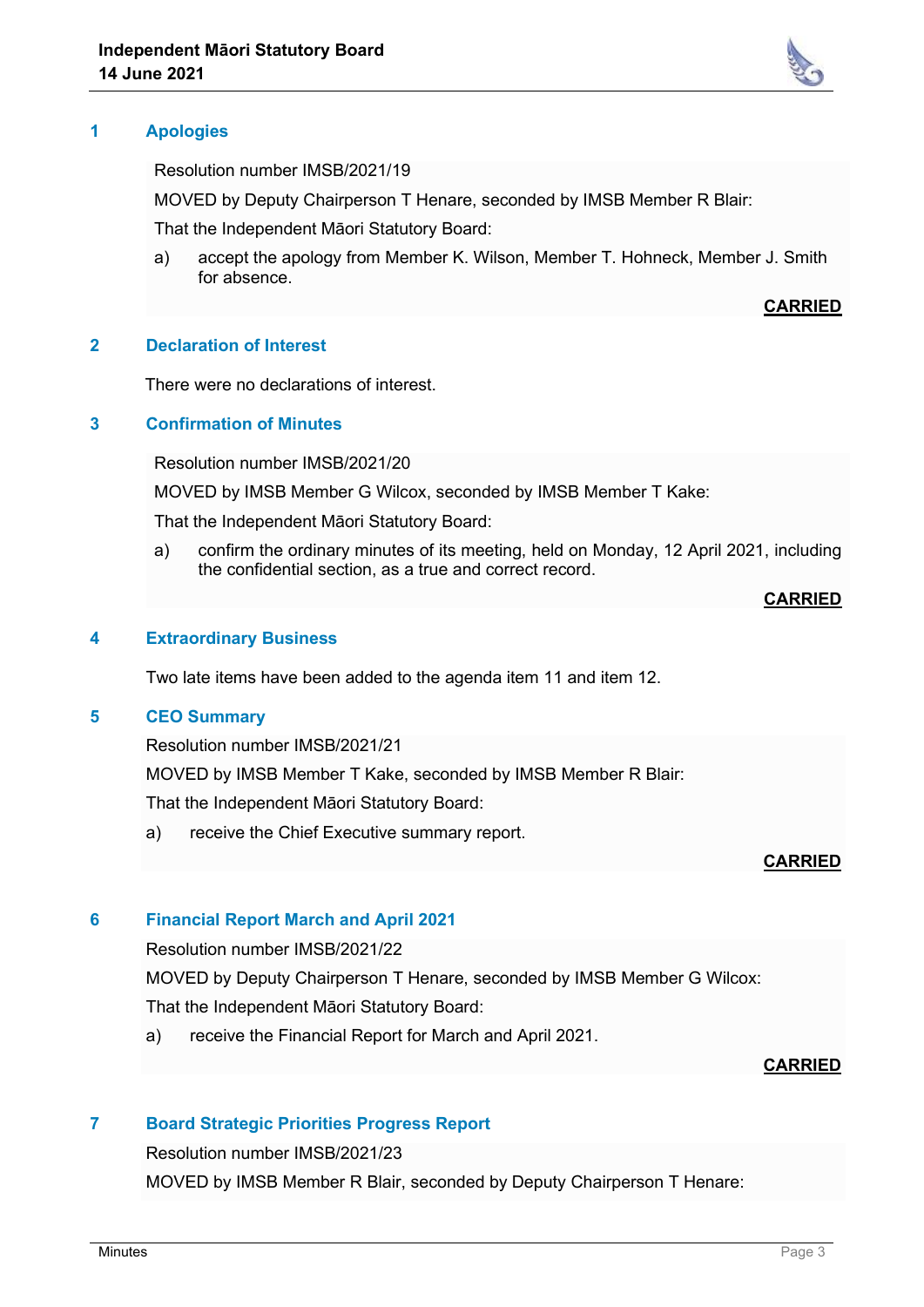

That the Independent Māori Statutory Board:

a) receive the Board Strategic Priorities Progress Report.

**CARRIED**

# **8 The Schedule of Issues of Significance to Māori in Tāmaki Makaurau 2021-2025**

Resolution number IMSB/2021/24

MOVED by Deputy Chairperson T Henare, seconded by IMSB Member G Wilcox:

That the Independent Māori Statutory Board:

a) approve the publication of the Schedule of Issues of Significance to Māori in Tāmaki Makaurau 2021-2025.

# **CARRIED**

# **9 Te Pae Tata 2021-2022 Forward Work Programme**

Resolution number IMSB/2021/25

MOVED by IMSB Member R Blair, seconded by Deputy Chairperson T Henare:

That the Independent Māori Statutory Board:

- a) approve the Independent Māori Statutory Board work programme Te Pae Tata 2021 2022 to be delivered over the remaining term of the current Board.
- b) approve in principle the reallocation of the Board's priorities to Te Pae Tawhiti 2022 2025.

## **CARRIED**

## **10 Te Reo Māori Update**

Resolution number IMSB/2021/26

MOVED by IMSB Member T Kake, seconded by IMSB Member R Blair:

That the Independent Māori Statutory Board:

a) receive the update on implementation of te reo Māori across the Auckland Council Group for May 2021.

#### **CARRIED**

### **11 Appointment of a Board member to review and approve Auckland Council's submission on the Ministry of Transport's discussion document Hīkina te Kohupara – Kia mauri ora ai te iwi:**

Resolution number IMSB/2021/27

MOVED by Chairperson D Taipari, seconded by IMSB Member T Kake:

That the Independent Māori Statutory Board:

a) appoint Member Glenn Wilcox to join the Mayor, the Chair and Deputy Chair of the Environment and Climate Change Committee, and the Chair and Deputy Chair of the Planning Committee with delegated authority to provide direction to council staff on the development of the submission to the Ministry of Transport's Hīkina te Kohupara discussion document; and to approve the final submission to the Ministry of Transport on behalf of the Environment and Climate Change Committee.

#### **CARRIED**